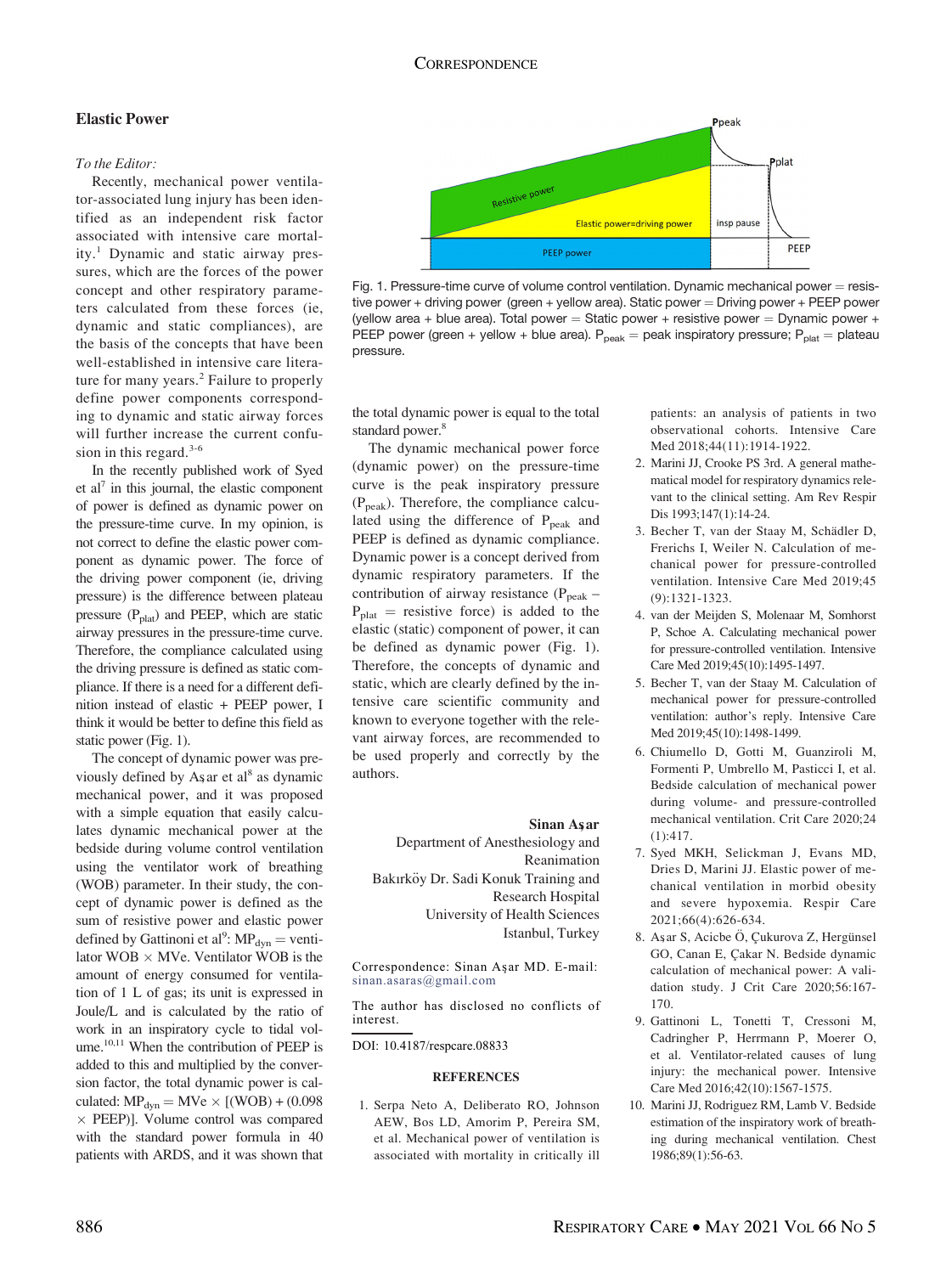Third, the biologic impact of driving power depends upon the pressure platform

Second, the conceptual basis for the concern regarding inclusion of PEEP in the dynamic power of inflation has been the subject of recent but now resolved debate. When no gas is flowing, PEEP is indeed a static pressure. But PEEP during active inflation is an important component of the applied pressure that must be generated anew with each micro-increment of inflation volume. Therefore, PEEP is a subcomponent of total dynamic energy,

11. Cabello B, Mancebo J. Work of breathing. Intensive Care Med 2006;32(9):1311-1314.

We appreciate the well-intentioned interest of Dr Asar and colleagues, who express concern regarding the energy nomenclature that we used in our article. Dr<br>Asar is correct that there exists consider-Asar is correct that there exists considerable variation and, as yet, no broadly accepted definitions in this emerging field directed at the subcomponents of power. However, we respectfully but strongly disagree with several important misconceptions contained within their letter.

First, the term dynamic compliance should not be generally understood to be determined by the difference of peak pressure (which includes the nonelastic, flow resistive element) and PEEP. In fact, the traditional physiologic definition of dynamic compliance is compliance estimated during uninterrupted rhythmic breathing as the slope of the pressure volume loop that links the zero flow points at the extremes of the ongoing tidal cycle. $2$ This dynamic compliance differs from (and invariably is less than) the static compliance, which is determined after an occlusion-imposed pause, as in bedside practice. Sustained no-flow conditions allow for stress relaxation and flow redistribution to occur, dropping the recorded value to a plateau pressure that underestimates the zero-flow end-inspiratory pressure that occurs transiently during tidal

The authors respond

In Reply:

breathing.

driving power.

(PEEP) from which it begins.<sup>3,4</sup> Along this line, the figure provided by Aşar et al seems to invite confusion rather than clarification. In concept, there can be no "PEEP power" block (as labeled) because PEEP is a static pressure, and power by definition is a dynamic entity. Therefore power, a pressure-flow product, may include a PEEP component during the process of inflation, but "PEEP power" cannot stand alone.

Fourth, what Dr Aşar and colleagues believe everyone knows and accepts is not an accurate assumption. Although he might wish otherwise, the term dynamic mechanical power, as defined in his selfcited paper, is not generally accepted by the academic community engaged in studying these questions and developing this emerging field. Indeed, the publication date of April 2020 hardly allows for the evaluation of its conceptual merit, let alone its adoption for generalized use.

Finally, the paper currently under discussion is not our first to use these specific terms nor to examine the concepts that underpin the components of inflation power.36

In the end, although we consider these complaints to be invalid, we do agree that a consistent nomenclature for power components is needed to facilitate communication as research into the emerging energetics of ventilation proceeds. Definitions should be grounded on a firm understanding of the underlying energetics and physiology.

> John J Marini Pulmonary/Critical Care Regions Hospital St Paul, Minnesota

David J Dries Department of Surgery Regions Hospital St Paul, Minnesota

Correspondence: John J Marini MD. E-mail: john.j.marini@healthpartners.com.

The authors have disclosed no conflicts of interest.

DOI: 10.4187/respcare.08876

### **REFERENCES**

1. Syed MKH, Selickman J, Evans MD, Dries D, Marini JJ. Elastic power of mechanical ventilation in morbid obesity and severe hypoxemia. Respir Care 2021;66(4):626-634.

- 2. Lumb AB. Nunn's Applied Respiratory Physiology, 5th Edition. Philadelphia: Elsevier; 2000:55.
- 3. Rocco PRM, Silva PL, Samary CS, Hayat Syed MK, Marini JJ. Elastic power but not driving power is the key promoter of ventilator-induced lung injury in experimental acute respiratory distress syndrome. Crit Care 2020;24(1):284.
- 4. Collino F, Rapetti F, Vasques F, Maiolo G, Tonetti T, Romitti F, et al. Positive end-expiratory pressure and mechanical power. Anesthesiology 2019;130(1):119-130.
- 5. Marini JJ, Rocco PRM, Gattinoni L. Static and dynamic contributors to ventilatorinduced lung injury in clinical practice: pressure, energy and power. Am J Respir Crit Care Med 2020;201(7):767-774.
- 6. Marini JJ, Gattinoni L, Rocco PR. Estimating the damaging power of high-stress ventilation. Respir Care 2020;65(7):1046-1052.

## Neuromuscular Blocking Agents for ARDS: Firm Evidence for ICU Mortality but Not for Long-Term **Mortality**

## To the Editor:

Optimal ventilation and weaning strategies in patients with ARDS should be carefully assessed.<sup>1,2</sup> We read with interest the systematic review by Torbic et al,<sup>3</sup> which sought to evaluate mortality when using neuromuscular blocking agents (NMBAs) in early, moderate-to severe ARDS compared to usual care or placebo. The authors included 6 randomized controlled trials (RCTs), but only 2 of the 6 RCTs had a low risk of bias. $3$  We applaud the effort of the authors, but we have some concerns.

First, the fragility index, which is an intuitive measure of the robustness of RCTs, was introduced in critical care medicine and has been utilized in different systematic reviews.4-6 The fragility index is achieved by using a two-by-two contingency table and  $P$  value calculated with the Fisher exact test.<sup>4</sup> When we calculated the fragility index of RCTs included in the systematic review by Torbic et al, $3$  we found that all of the included studies had a fragility index of zero  $(P > .05)$ . According to this, the RCTs evaluating mortality when using NMBAs in early and moderate-to severe ARDS are very fragile and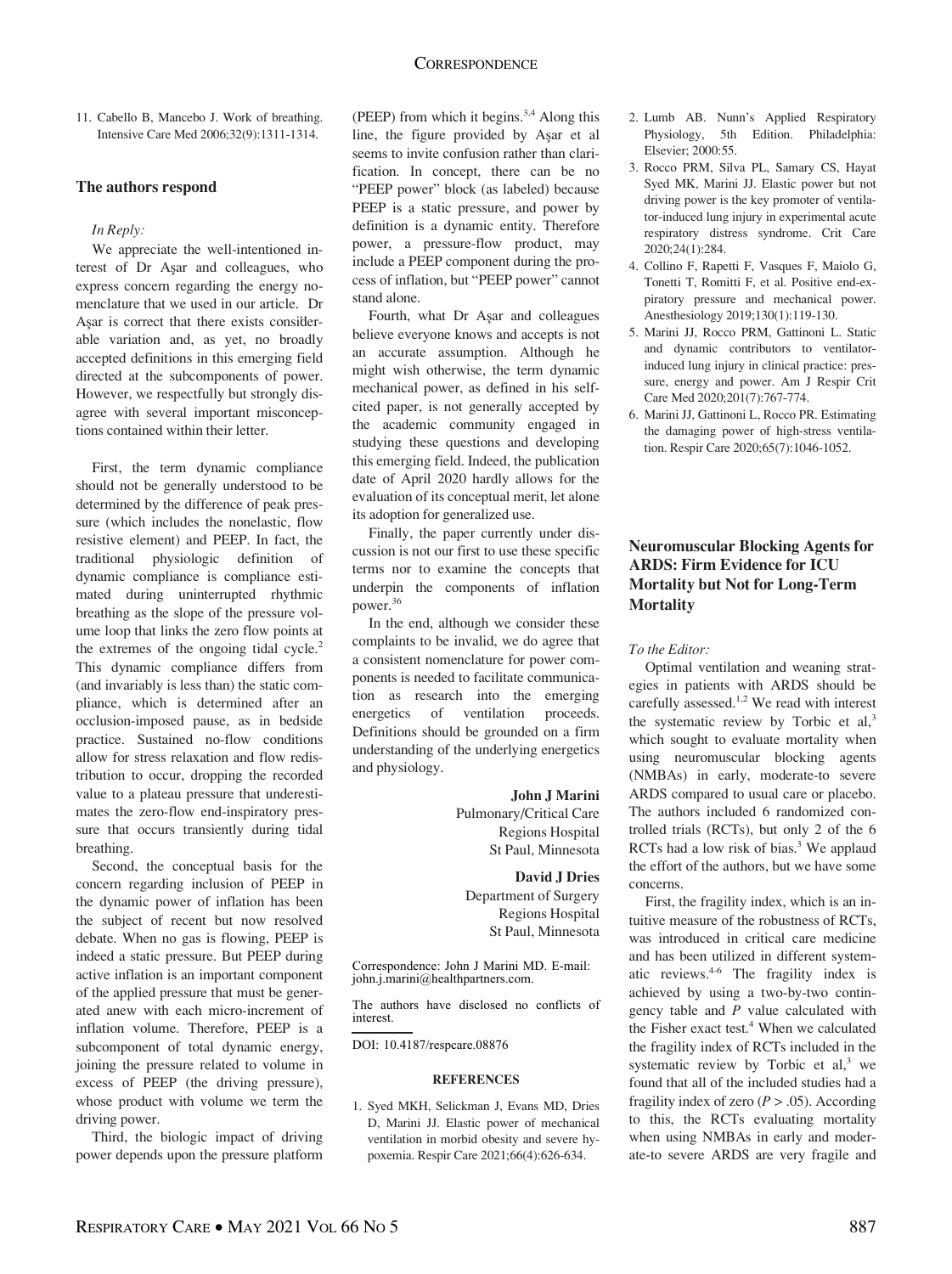the evidence from these studies is very weak.

Second, the authors reported that the use of NMBAs reduced the risk for ICU and 21–28-d mortality but not 90-d mortality. According to these results, we further performed a trial sequential analysis to evaluate whether this meta-analysis had sufficient statistical power to detect or reject the intervention effects.7 For ICU mortality, the 95% CI adjusted with the trial sequential analysis ranged from 0.41 to 0.8 and indicated that 431 of 433 subjects were enough to reach the required information size. According to this, firm evidence existed in favor of the use of the NMBAs to reduce ICU mortality. For 21– 28-d mortality, the trial sequential analysis was not conclusive because the inclusion of 1,485 subjects was far short of the required sample size of 18,618 subjects to ensure conclusive evidence. By evaluating the robustness of RCTs and trial sequential analysis, our analysis supports the reported effects of NMBAs to reduce ICU mortality but not the 21–28-d and 90-d mortality. We believe we would need 18,470 subjects with moderate-to-severe ARDS to be treated with NMBAs to achieve firm evidence on long-term mortality.

# Maria Vargas Giuseppe Servillo Department of Neurosciences Reproductive and Odontostomatological

Sciences University of Naples "Federico II" Naples, Italy

Correspondence: Maria Vargas MD, Department of Neurosciences, Reproductive and Odontostomatological Sciences, University of Naples Federico II, Via Pansini 80100, Naples, Italy. E-mail: vargas.maria82@gmail.com.

The authors have disclosed no conflicts of interest.

DOI: 10.4187/respcare.08926

### **REFERENCES**

- 1. Pelosi P, Vargas M. Mechanical ventilation and intraabdominal hypertension: 'beyond good and evil'. Crit Care 2012;16(6):187.
- 2. Manganelli F, Vargas M, Iovino A, Iacovazzo C, Santoro L, Servillo G. Brainstem involvement and respiratory failure in COVID-19. Neurol Sci 2020;41 (7):1663-1665.
- 3. Torbic H, Krishnan S, Harnegie MP, Duggal A. Neuromuscular blocking agents for

ARDS: a systematic review and meta-analysis. Respir Care 2021;66(1):120-128.

- 4. Vargas M, Servillo G. The end of corticosteroid in sepsis: fragile results from fragile trials. Crit Care Med 2018;46(12):e1228
- 5. Vargas M, Servillo G. Liberal versus conservative oxygen therapy in critically ill patients: using the fragility index to determine robust results. Crit Care 2019;23(1):132
- 6. Vargas M, Buonanno P, Iacovazzo C, Servillo G. Epinephrine for out of hospital cardiac arrest: a systematic review and meta-analysis of randomized controlled trials [published correction appears in Resuscitation. 2019 Dec;145:R1]. Resuscitation 2019;136:54-56.
- 7. Wetterslev J, Jakobsen JC, Gluud C. Trial sequential analysis in systematic reviews with meta-analysis. BMC Med Res Methodol 2017;17(1):39.

# Neuromuscular Blocking Agents for ARDS: Incentive for Personalized Medicine

### To the Editor:

We thank Drs Vargas and Servillo for their interest in our meta-analysis and the important points they raised regarding the use of neuromuscular blocking agents  $(NMBAs)$  in ARDS.<sup>1</sup> Based on the findings from the 6 trials included in our metaanalysis, we reported that early use of NMBAs in moderate-to-severe ARDS improves oxygenation, decreases ventilator-induced lung injury, and decreases 21–  $28$ -d mortality.<sup>1</sup> We agree that the current literature does not support a 90-d mortality benefit associated with NMBA use. NMBAs are thought to exert a benefit in ARDS by decreasing nflammatory markers, increasing recruitment, improving ventilation/perfusion matching, and reducing ventilator asynchrony and ventilatorinduced lung injury. $2-4$  Given the mechanism of action of NMBAs, these benefits may be transient and may only provide a short-term mortality benefit due to the progression of ARDS to a fibrotic phase.<sup>5</sup>

We also agree that there are limitations in concluding that NMBAs provide a short-term mortality benefit, as evidenced by the results of fragility index calculations shared by Drs Vargas and Servillo. The use of the fragility index in critical care, however, has its own limitations due to heterogeneity in critical care trials.<sup>6,7</sup> For example, the  $I^2$  statistics for 21-28-d and

90-d mortality in our meta-analysis were 60% and 54%, respectively.<sup>1</sup> Additionally, trial sequential analysis (TSA) is a complex statistical tool, and application in meta-analyses is not universal. TSA is not routinely employed within the Cochrane Collaboration, with its standardized methods and clinical reviews, and the Cochrane Scientific Committee Expert Panel recommends against the routine use of sequential methods for updated meta-analyses.<sup>8</sup> Although systematic reviews can address the effect of an intervention on different outcomes and subgroups, sequential methods such as TSA cannot accommodate multiple thresholds for different outcomes. Meta-analyses are retrospective and observational by nature; therefore, we are unable to control for the trials that have already been performed and are eligible for the meta-analysis. It is difficult to create a retrospective sequential program that would maintain the prespecified assumptions of a TSA.

In addition to heterogeneity in critical care trials, there are also limitations in study recruitment and trial design. The calculated sample size of almost 19,000 subjects with moderate-to-severe ARDS needed to effectively conclude whether NMBAs impact 21–28-d and 90-d mortality is likely not feasible and is unlikely to ever be completed. We must use existing literature and carefully evaluate for limitations before applying the data to clinical practice. Based on the findings from our meta-analysis and scrutiny of the included trials, we do not believe that NMBA therapy should be applied in all patients with moderate-to-severe ARDS. The use of NMBA therapy is not without risk, $9$  and use should be reserved for patients who do not experience improvements in oxygenation and ventilator synchrony despite application of first-line nonpharmacologic interventions.10 The solution is not larger trials, but more studies evaluating the impact of pharmacologic therapies like NMBAs on ARDS phenotypes and subphenotypes. Application of therapies that specifically target ARDS phenotypes will improve patient outcomes and limit adverse effects associated with these therapies.<sup>11,12</sup>

### Heather Torbic

Department of Pharmacy Cleveland Clinic Cleveland, Ohio